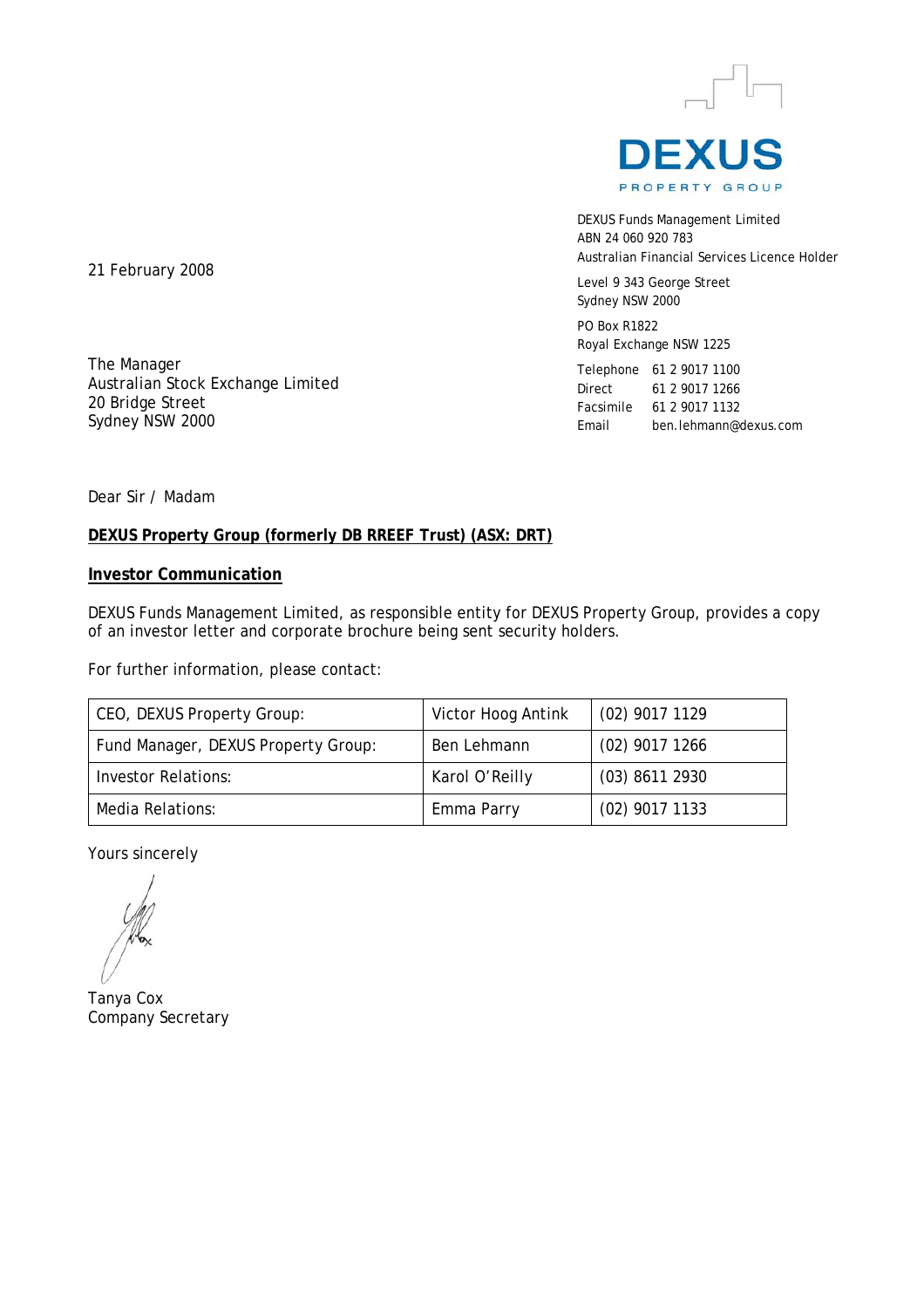

DEXUS Funds Management Limited ABN 24 060 920 783 PO Box R1822 Royal Exchange NSW 1225 Telephone: 61 2 9017 1330 Facsimile: 61 2 9017 1101 Email: ir@dexus.com

February 21 2008

Dear Investor

#### **DB RREEF Trust fully internalises management and rebrands to DEXUS**

We are pleased to advise you that DB RREEF Funds Management Limited as responsible entity for DB RREEF Trust has acquired the remaining 50 percent interest in DB RREEF Holdings Pty Limited from Deutsche Bank and in doing so has fully internalised the management of DB RREEF Trust.

Fully internalising the management of your Group will strengthen the alignment of interest between investors and management, simplify the Group's corporate structure and is accretive to earnings.

As a consequence of this acquisition, DB RREEF Trust will be rebranded to DEXUS Property Group.

The name DEXUS was created following a brand review and was chosen to reflect the group's heritage and vision. The name is derived from the word dexterity and reflects our tailored approach to responding to our customers' needs. Selecting a name beginning with the letter 'D' was a deliberate choice to maintain the link with our brand heritage, while at the same time resolving the brand confusion that had previously existed.

Consequently, you will see that the names of all the DB RREEF trusts and companies have changed to DEXUS. All our correspondence and branding will also be changed over the next few weeks to reflect our new name.

We will maintain our strategic relationship with RREEF Alternative Investments the global alternative investment management business of Deutsche Bank. Internationally, we have a strategic relationship with RREEF which facilitates international acquisitions and management of our property assets in selected markets.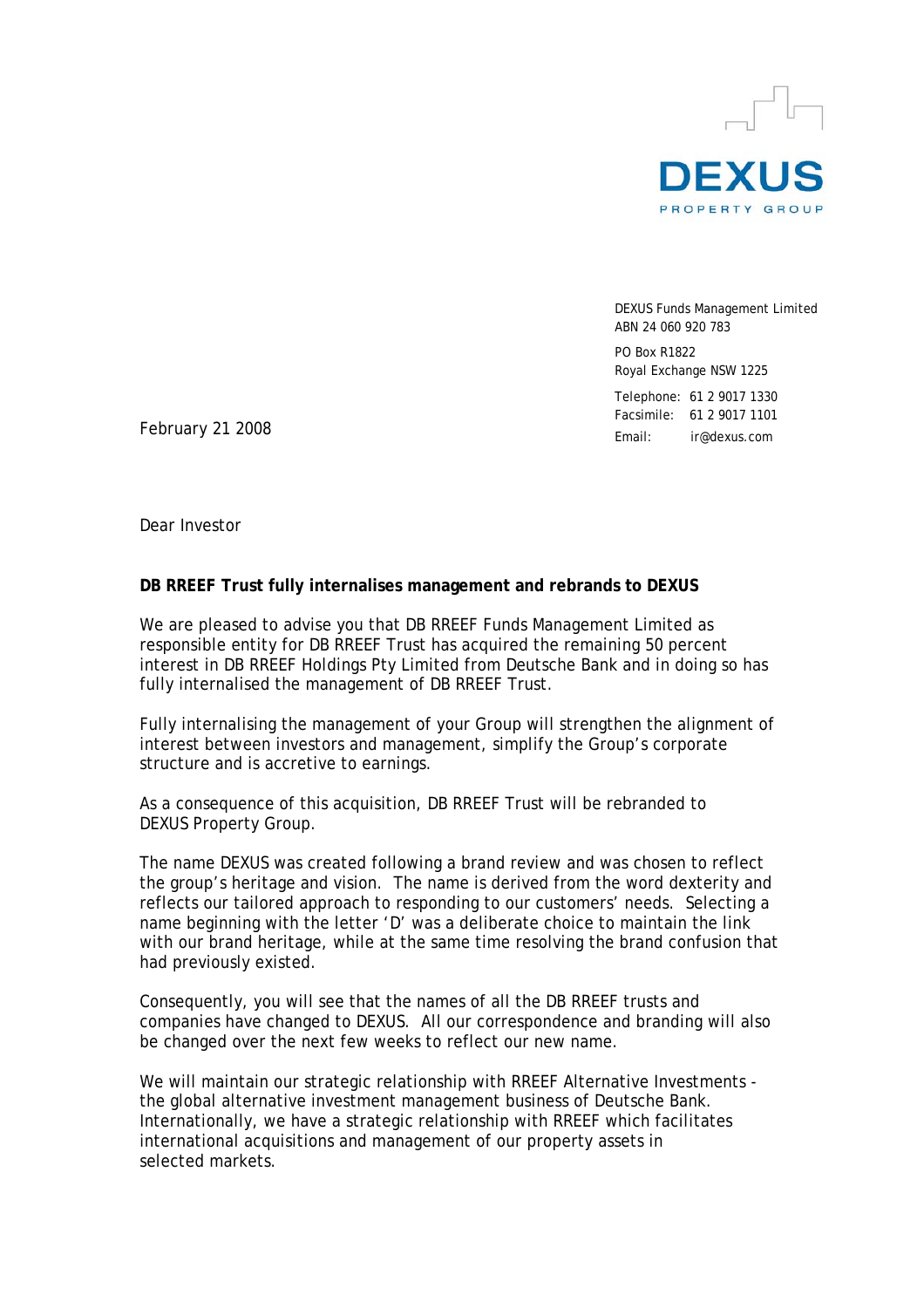

**How will the rebrand affect you as an Investor** 

Rebranding to DEXUS is simply a name change and does not impact your holding. You are therefore not required to do anything as a result.

The ASX code of DB RREEF Trust will change from DRT to DXS.

In addition, as part of the rebranding project we have launched a new website at www.dexus.com

If you have access to the internet we encourage you to visit our site which we hope you will find more informative and easier to use.

If you have any questions on the rebranding please contact Investor Relations on (02) 9017 1330.

On behalf of the Board I would like to thank you for your support and look forward to the continuing growth and development of DEXUS Property Group.

Yours sincerely,

Victor P Hoog Antink

Chief Executive Officer DEXUS Property Group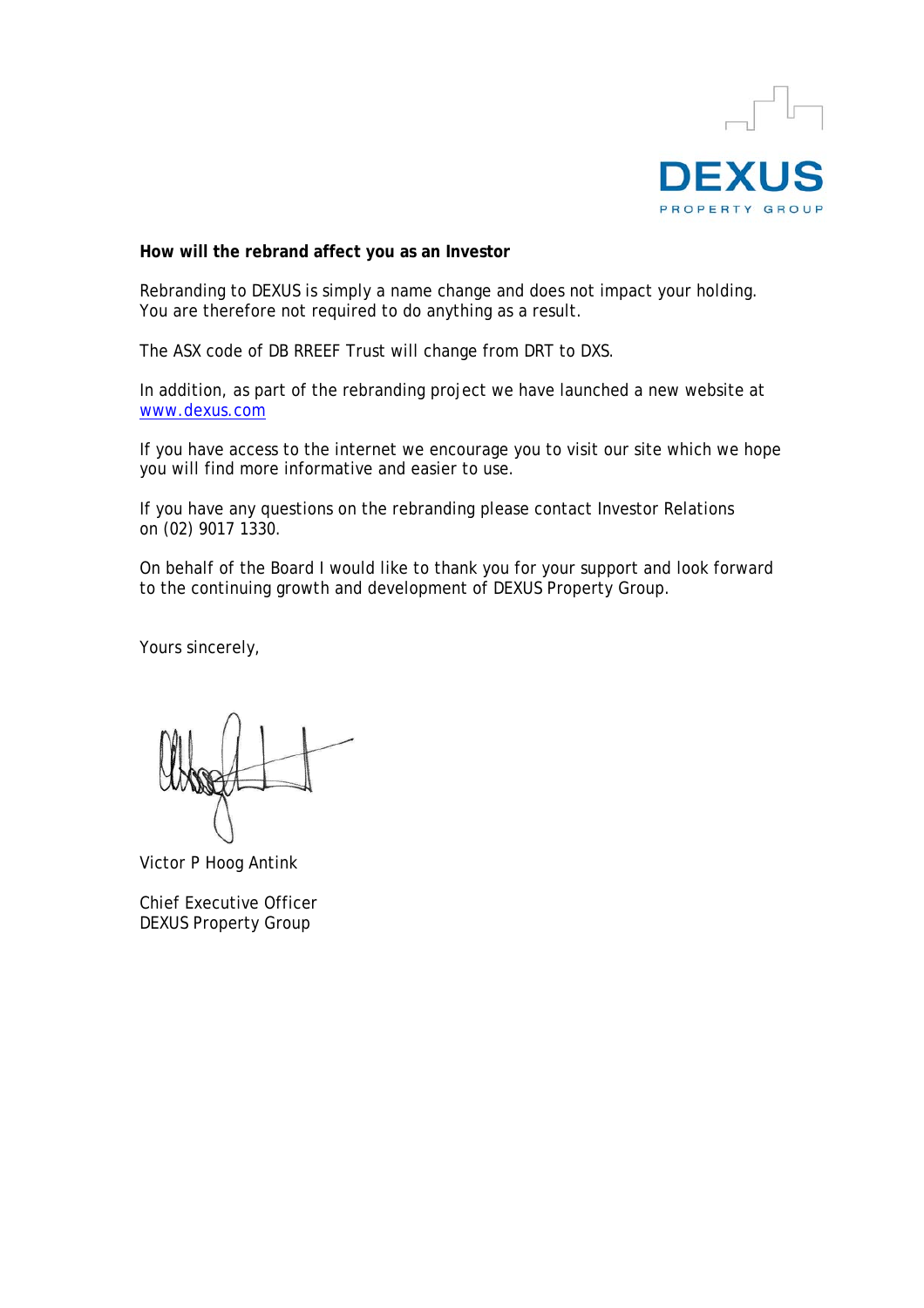# **DEXUS** Redefining the property skyline

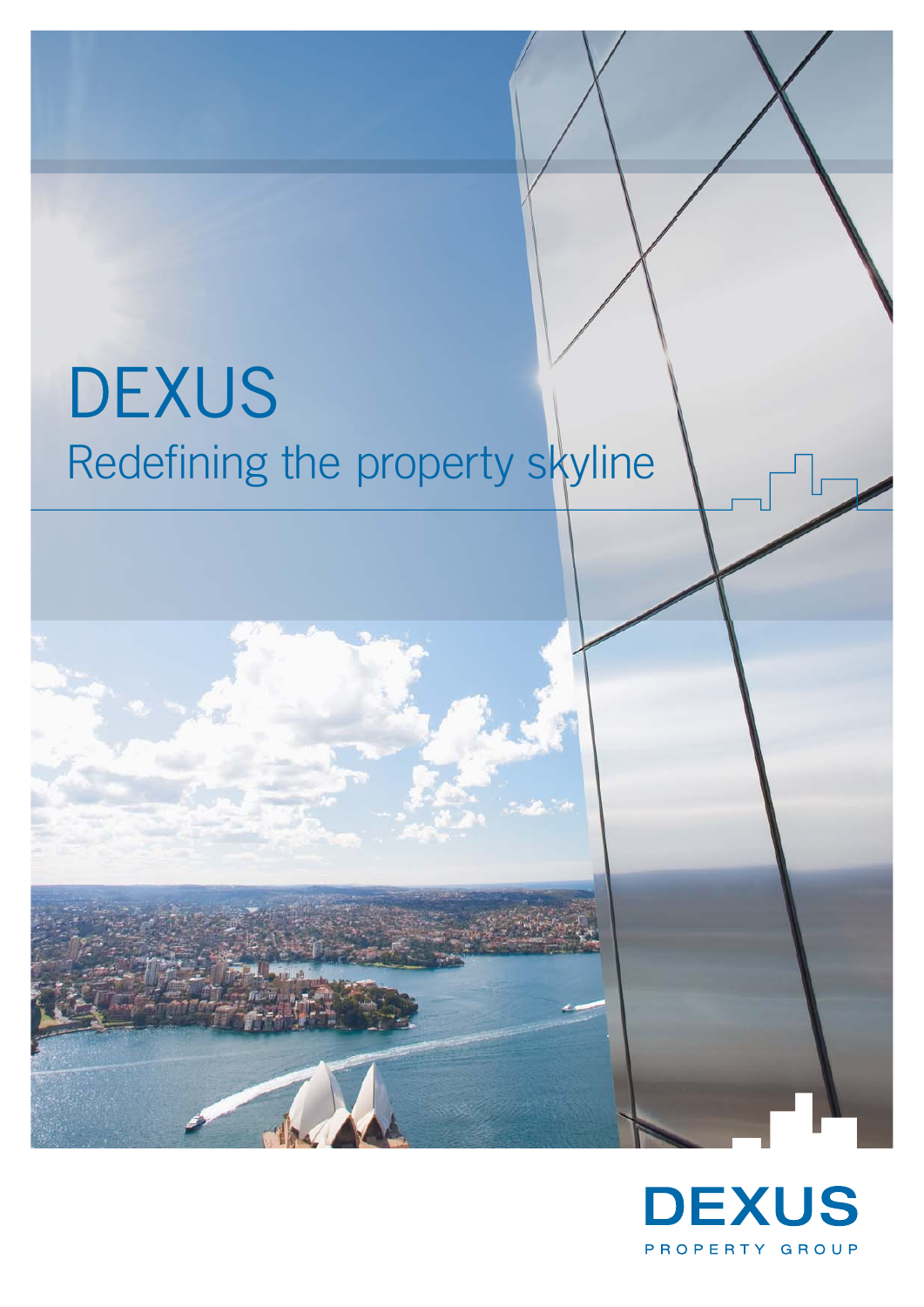# **About DEXUS**

DEXUS is one of the largest integrated property groups in Australia, with over A\$15 billion of assets under management. The Group has extensive experience in owning, managing and developing high quality office, industrial and retail properties in Australia and select international markets.

Our corporate history dates back over 24 years, during which time we have established leadership positions in the office, industrial and retail property sectors. We offer investors access to a world-class property portfolio managed by our expert team of property and funds management professionals.

DEXUS Property Group is the 6th largest property group on the Australian Stock Exchange (ASX:DXS).

The Group has two areas of operation:

- our A\$9 billion direct property portfolio where we focus on owning, managing and developing high quality office and industrial assets in Australia, New Zealand, North America and Europe
- our funds management business which manages and develops office, industrial and retail properties on behalf of third party investors. At A\$6.2 billion, this is one of the largest third party funds platforms in Australia, and includes DEXUS Wholesale Property Fund, two blue-chip private client mandates and two property syndicates

The Group's overall strategy is to deliver superior results for all our stakeholders by:

- developing world-class sustainable property solutions for our tenants n
- maximising returns for our investors
- being an employer of choice for our people n
- **E** ensuring we have a positive and sustainable impact on the communities in which we operate



### **Owning, managing, developing a world class property portfolio**

#### **Office**

As the market leader in high quality office space in Australia, we own and manage some of the country's most iconic buildings including Governor Phillip and Governor Macquarie Towers, Gateway, 30 The Bond and Australia Square in Sydney, to Woodside Plaza and QV1 in Perth.

We provide workspaces in premium locations for over 800 corporate tenants and federal, state and local governments.

The Group's office portfolio is valued at over A\$6.6 billion with 37 office towers and 4 car parks and spans over 744,935 square metres of office space; 89 percent of which is premium or A-grade.

#### Industrial

Our industrial portfolio is the third largest in Australia. World-wide, the group has 193 industrial properties, totalling over 4 million square metres.

We specialise in premium business parks, logistics and distribution facilities and industrial estates, partnering with many of the world's leading brands.

Accordingly, our properties are located in the key industrial and logistics areas of Australia, the United States, Canada, France and Germany.

In total, the Group's industrial portfolio is valued at A\$4.8 billion.

#### Retail

Our retail portfolio includes 22 retail centres, of which 14 are managed and developed by our in-house retail team. Eight centres are owned and managed in joint venture. At DEXUS we are proud to be a leading manager and developer of quality retail assets.

#### **Developments**

We have built a strong track record in developments, with A\$3.3 billion currently underway or in planning in Australia and the United States.

DEXUS leads the way in developing properties to world best practice standards in sustainability and workspace design, as demonstrated by our new 6 Star Green Star office developments – Space 1 Bligh in Sydney and 123 Albert Street in Brisbane.

## 1984

Deutsche Diversified Trust (DDF) lists on the Australian Stock Exchange (ASX)

## 1997

Deutsche Industrial Trust (DIT) lists on the ASX

# 1998

Deutsche Office Trust (DOT) lists on the ASX

### 2001

The group acquires DWPF management rights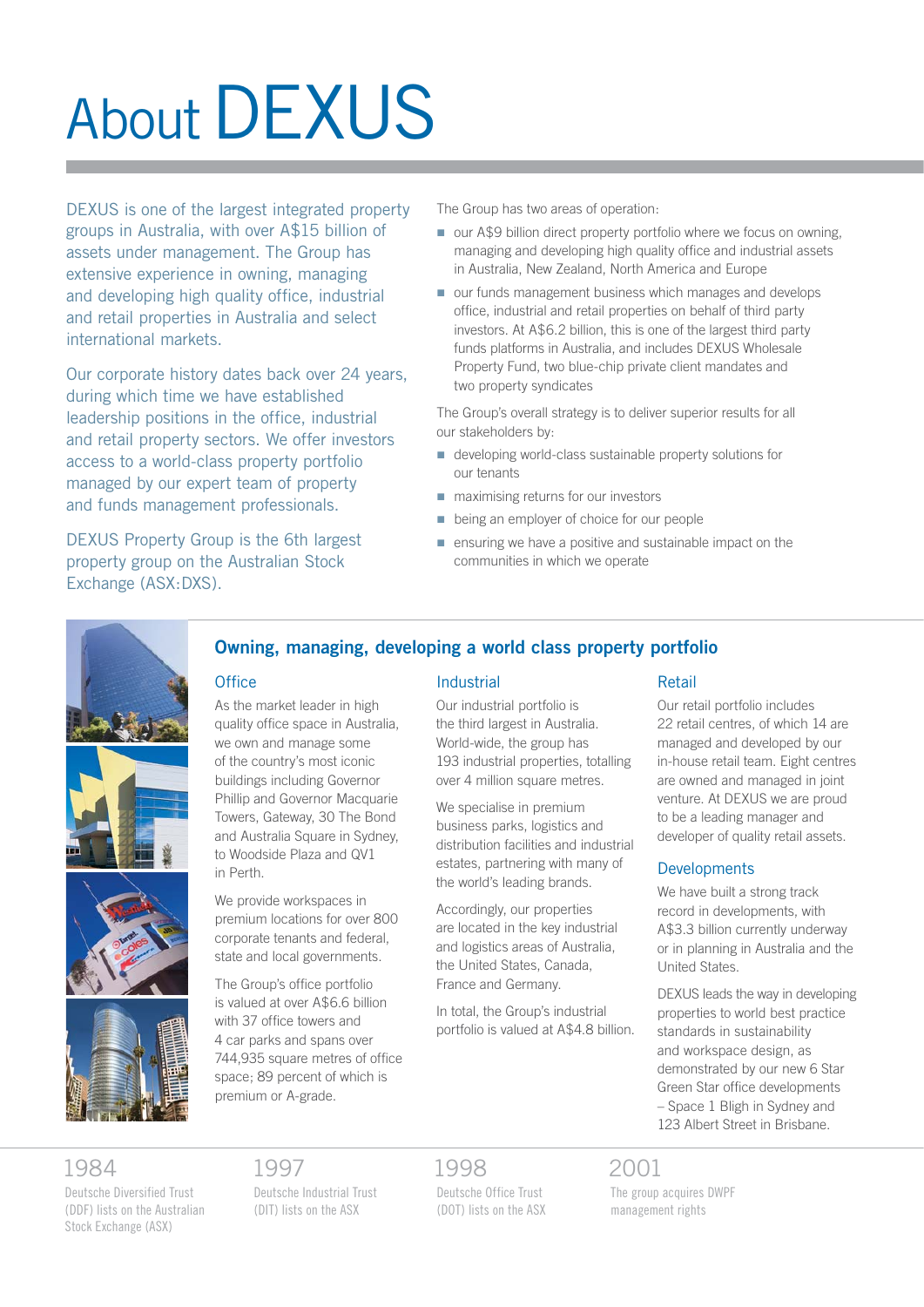# An experienced team

In Australia, our team of over 250 property professionals has a wealth of experience in asset and property management, development, property funds management and operations.

#### **A partnership approach**

Over the last 24 years we have built a strong track record with our customers, working in partnership to deliver property solutions that meet their needs now and into the future.

We are solutions driven and committed to delivering service excellence to our customers and have the portfolio scale and expertise to offer the highest quality workspace in the premium locations that our blue chip customers demand.

#### **International reach**

Internationally, we have a strategic relationship with RREEF Alternative Investments, the global alternative investment management business of Deutsche Bank, which facilitates international acquisitions and management of our property assets in selected markets.

Our property portfolio is located in key locations across Australia, New Zealand, the United States, France, Germany and Canada.





- **256** properties worldwide
- **5,000+** tenants
- **A\$15 BILLION** portfolio value
- **5.9 MILLION**  n square metres of Net Lettable Area

#### $\blacksquare$  Industrial properties (193)

- $\blacksquare$  Office properties (41)
- Retail properties (22)

### 2004

DDF, DIT, DOT stapled to form DB RREEF Trust

Acquires A\$1 billion US industrial portfolio Creates A\$1.6 billion retail JV with Westfield

## 2005

Completes 30 The Bond Sydney, Australia's first 5 Star ABGR office building, and expands into New Zealand office market

# 2006

Enters Europe with industrial acquisitions in France and Germany

Secures A\$600 million Whirlpool investment program

# 2007

DWPF acquires DRT's retail portfolio

DRT acquires Calwest interest in US industrial portfolio and further expands US portfolio with San Antonio acquisition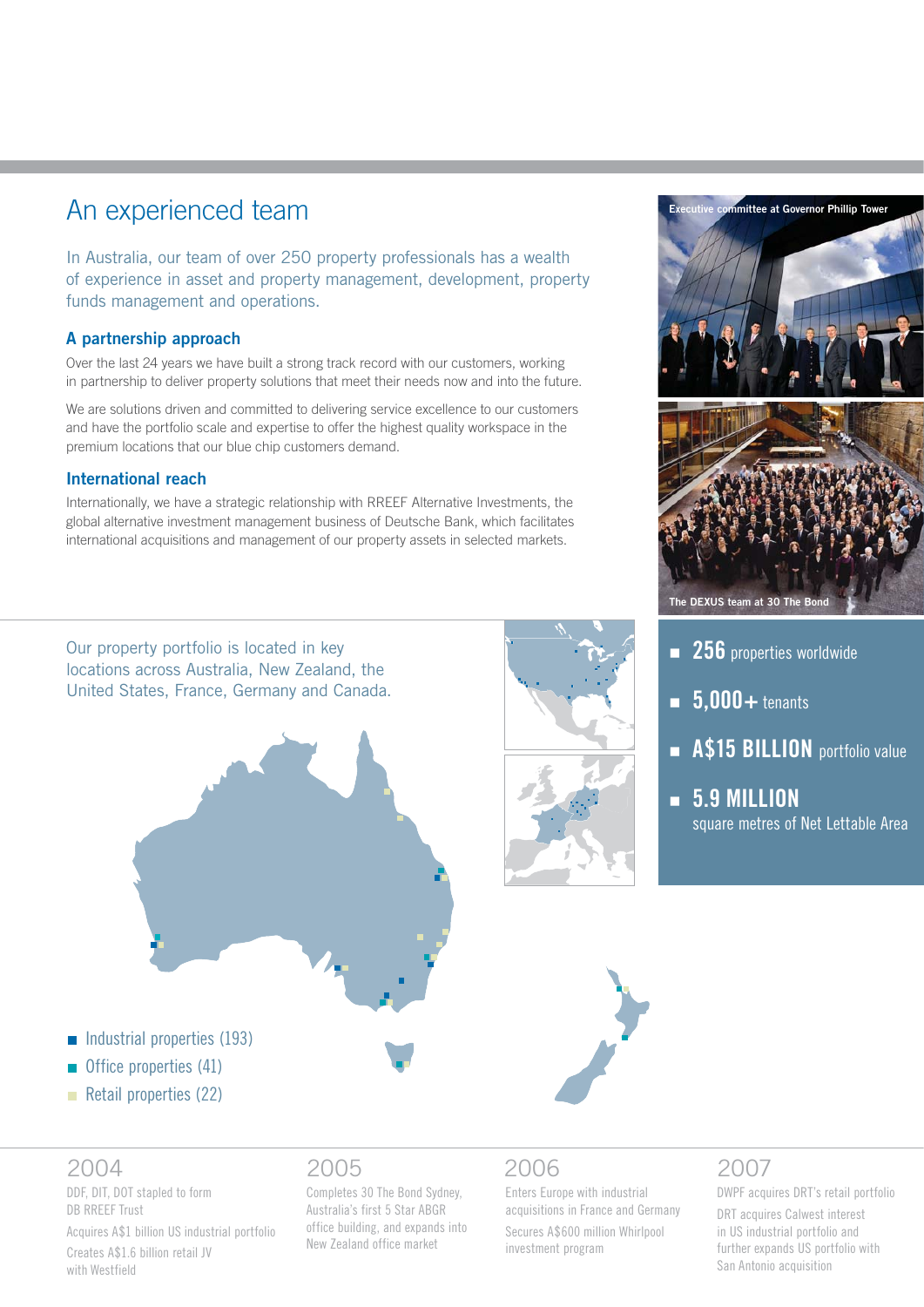## WORKING IN PARTNERSHIP WITH OUR CUSTOMERS, WE PROVIDE WORLD-CLASS SUSTAINABLE WORKSPACES

# Corporate Responsibility & Sustainability (CR&S)

We are committed to the long-term integration of CR&S practices throughout our business and strive to be a market leader in this important area.

We understand the responsibility that comes with being the owner and manager of one of Australia's largest property portfolios and so we apply a group-wide, holistic approach to our CR&S activities.

At DEXUS we aim to minimise the overall environmental impact of our operations, both in the development of new properties and the management and refurbishment of existing properties. In our experience, focusing on reducing the environmental impact of our operations enhances economic viability and investor returns.

#### **Connecting with our stakeholders**

We aim to meet the environmental, social and economic requirements of our properties, while fulfilling the needs of our key stakeholders: investors, tenants, employees and the wider community.

Our CR&S strategy is integrated into our group business and aligned with our stakeholders as shown below:



Our track record in CR&S dates back a decade and we are committed to continuously improving our CR&S credentials, be it through the delivery of better services and world-class workspaces to our tenants, driving value for our investors, improving the wellbeing of our employees or minimising the environmental impact of our operations.

## 2008

Rebrands to DEXUS and acquires 50 percent interest from Deutsche Bank

## 2008

Commences development of two 6 Star Green Star buildings: 123 Albert Street Brisbane and Space 1 Bligh Sydney



**Australia Square supporting Breast Cancer Month**



**DEXUS** 

PROPERTY GROUP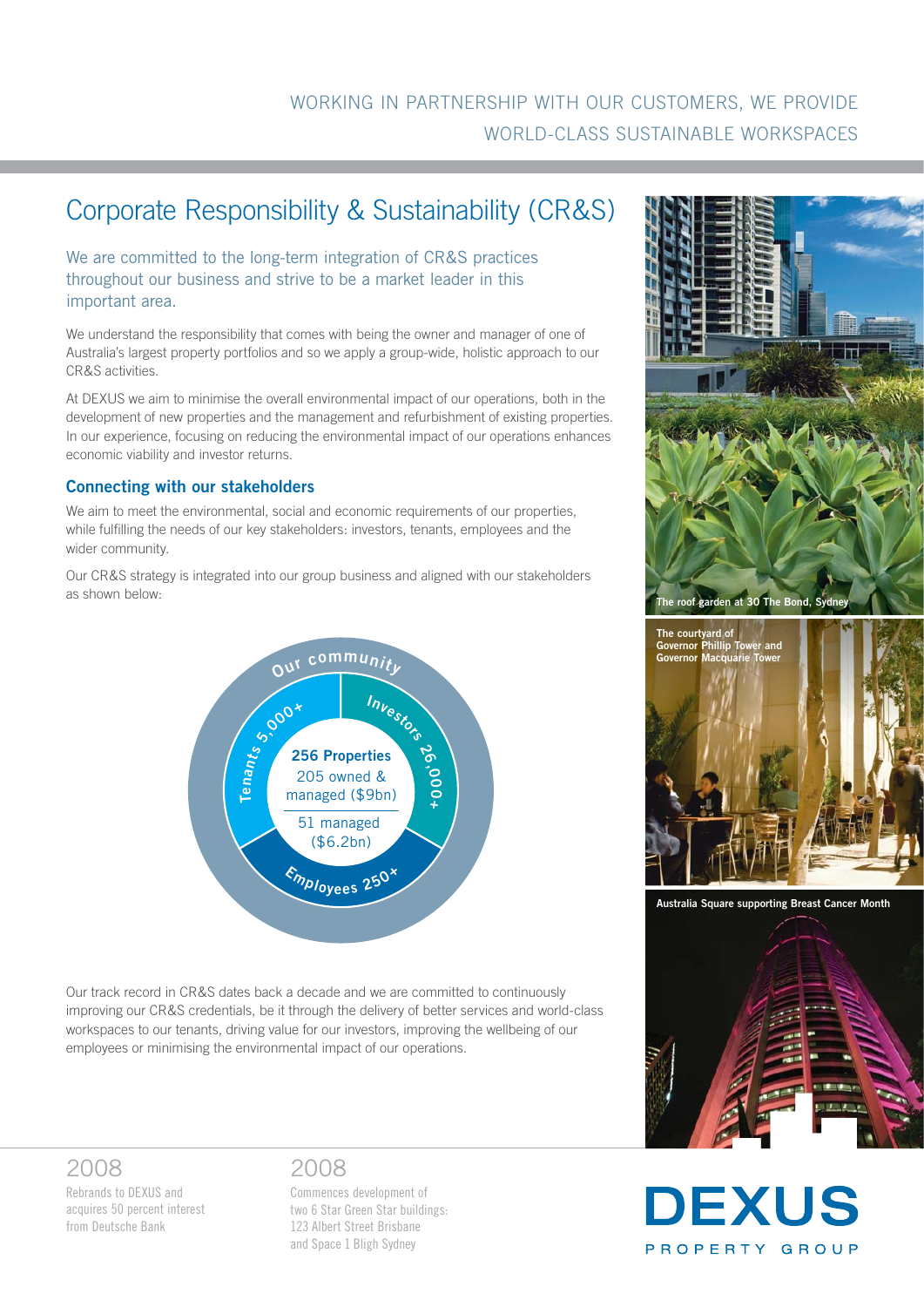# Welcome to DEXUS

On February 21 2008, DB RREEF acquired Deutsche Bank's 50 percent interest in DB RREEF Funds Management Limited and rebranded to DEXUS Property Group.

This strategic move will enable DEXUS to expand in our own right internationally and in turn, fully align interests with investors to deliver 100 percent investment value.

As we enter this new phase of the group's evolution, we will continue to maintain a strategic relationship with RREEF Alternative Investments and Deutsche Bank, while establishing our new brand identity.

#### **What's in a name?**

DEXUS is a created brand.

Selecting a name beginning with the letter 'D' was a deliberate choice; we wanted to maintain the link with our brand heritage, while at the same time resolving the brand confusion that had previously existed.

The name is derived from the word dexterity and reflects our tailored approach to responding to our customers' needs.

To find out more about us visit www.dexus.com

# DEXUS. Redefining the property skyline.